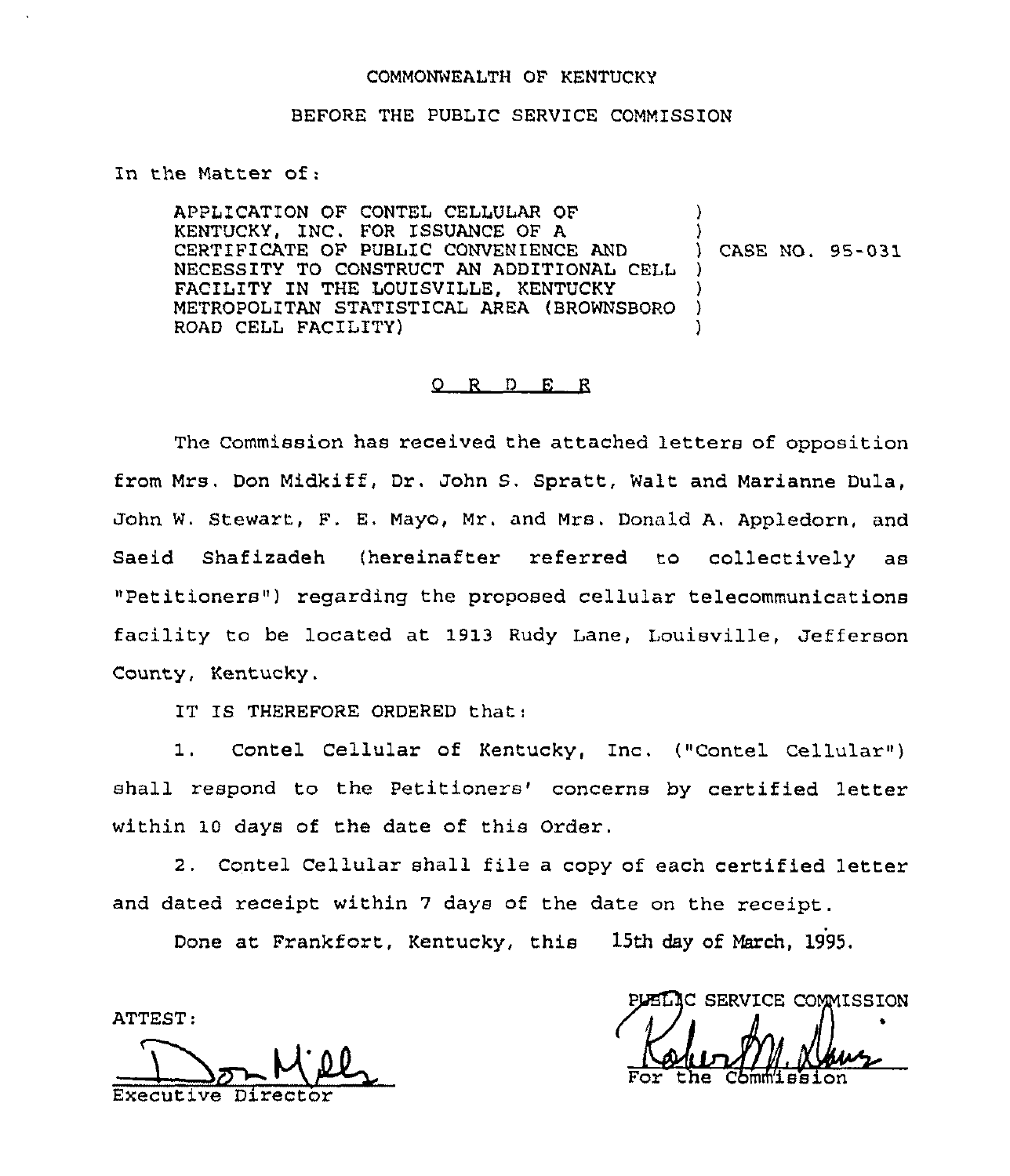RECEIVED FLB 28 1995 GENERAL COUNSEL

**Jul RECENTER**  $Case 45 - 031$ Rs a resident of winding Falls & mant you to know my common and I are upset to soy the least about cellular one monting to put a touch in our mighborhood - I can't lection something like that monid he considered in our reighteenhood Please - having the Ramada Inn on one carner of our Intrance is something we have had to try to Talenate at least they can't fut up tall signs but now a touce - no one would dare talk about putting one in north field or Indian Hills at neighbors in St. Matchews put it on the Interstate - thats uckers it belonge - away from home we have heard about the effects on our children of utility lines-non this mrs Don middle

invite the 40207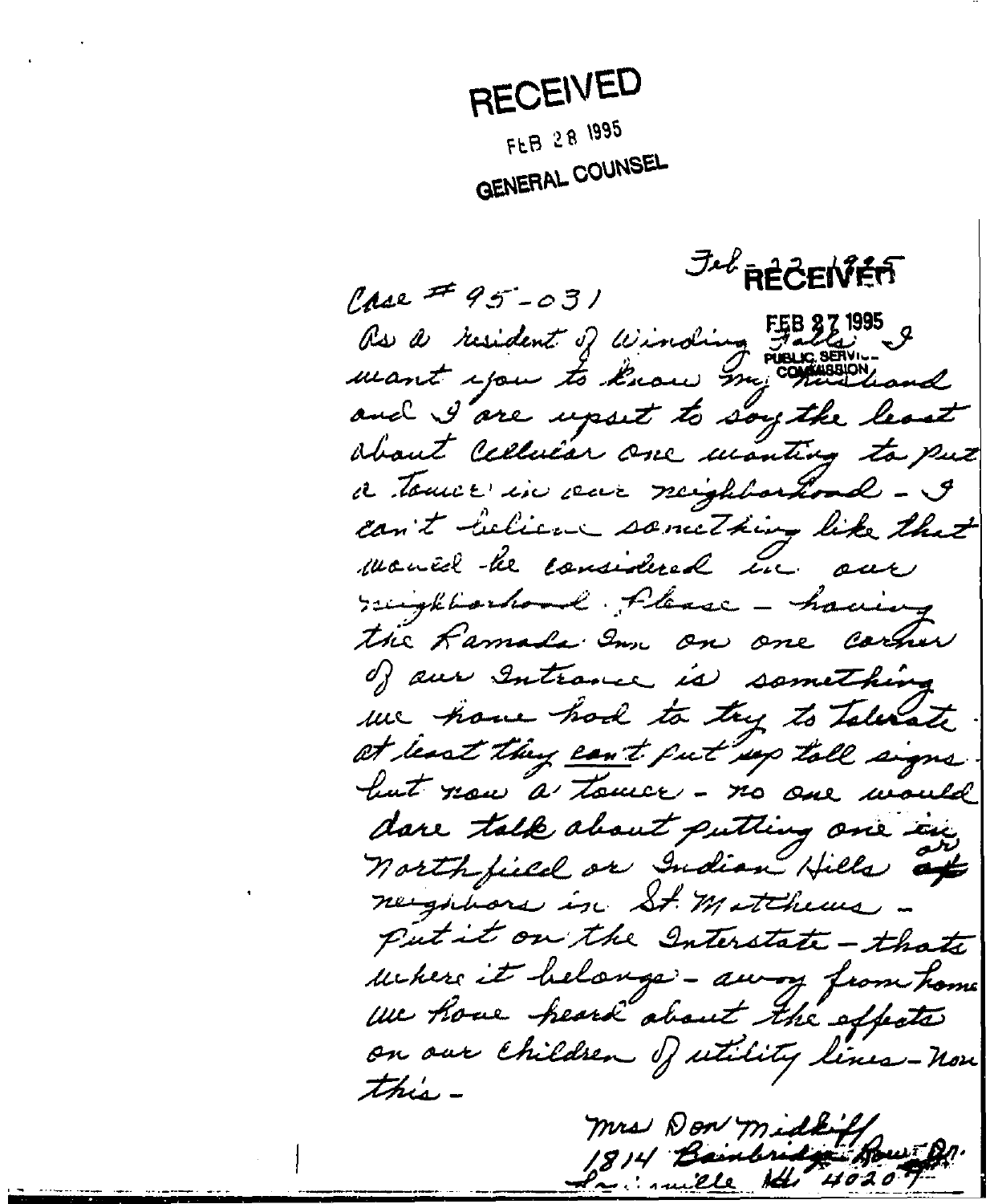

# University of Louisville

### Heahh Sciences Center

FEB 28 1995

**RECEIVED** 

John S, Spratt, M.D., F.A.C.S. Division of Surgical Oncology

Mailing Address: J, Graham Brown Cancer Center 529 South Jackson Sueet Louisville, Ky. 40202 (502) 852.5592

February 22, 1995

GENERAL COUNSEL Executive Director's Office Public Service Commission of Kentucky Post Office Box 615 Frankfort, Kentucky 48682

Re: Case No.: 95-831

Dear Sir:

I have been advised that <sup>a</sup> cellular radio telecommunications tower Louisville. I call to your attention the fact that this will not only be an eyesore, but it will also be a potential health problem.<br>You, undoubtedly, are aware of the ongoing dialogue about the effect of electromagnetic radiation on health. Counter arguments have been that such towers put out a very small level of additional<br>exposure. However, there is a completely new observation with exposure. However, there is a completely new observation with respect to these electromagnetic wave sources referred to as stochastic enhancement. By the presence of stochastic enhancement,<br>the electromagnetic radiation intensity may be actually enhanced by<br>the body's own electromagnetic field. You are aware that Dunn<br>Elementary School is in v and the tower would be exposing <sup>a</sup> lot of young people to enhanced electromagnetic radiation.

I sincerely hope you will deny the permit for the construct of this tower in this highly undesirable location.

Sincerely,

'ohn S.~4pratt, M.D., F.A.C.S.

JSS:rlh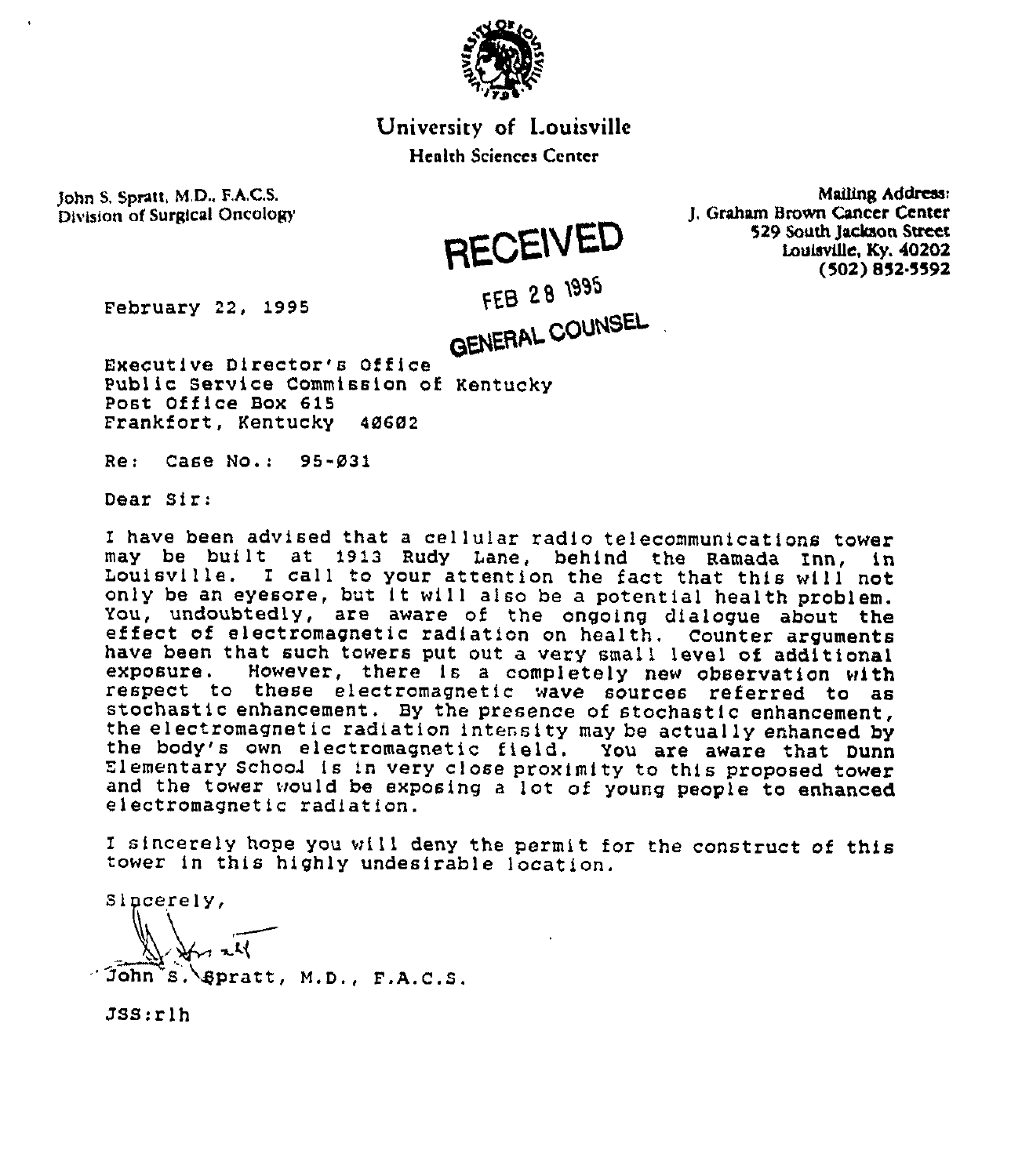

FER 2Frebygyary 23,1995

Executive Director's Office GENERAL COUNSEL Executive Director's Office<br>Public Service Commission of Kentucky<br>P.O. Box 615<br>Persistent Ventucky Angos P.O. Sox 816 Frankfort, Kentucky 40602

I RE: Proposed tower on Rudy Lane for <sup>'</sup>......<br>CONTEL CELLULAR behind the Ramada CONTEL CELLULAR behind the Ramada Inn on Brownsboro Lane in Louisville

Dear Sir or Madam:

I am writing about our concerns with regards to ths above-mentioned proposed tower on Rudy Lans. I am a resident of Winding Falls subdivision directly across from the proposed sight; I question the appropriateness of such an eyesore near a residential communitylll I also have some concerns as to how this tower construction will affect the property values of our community, as well as any other detrimental affects that may be linked to its placement (i.e.<br>effects of radio waves on nearby residents and school children, television reception)

I hope these matters are fully researched before any decision is made to approve Contel's request. I am sure that a more appropriate location can be found that would be agreed upon by all parties' involved.

Thank you for your time and I hope you consider our concerns in making your decision,

> Very truly yours, Walt and Havanne Dula

Walt and Marianne Dula 6902 Hickman Court Louisville, KY 40207 (602)898-8911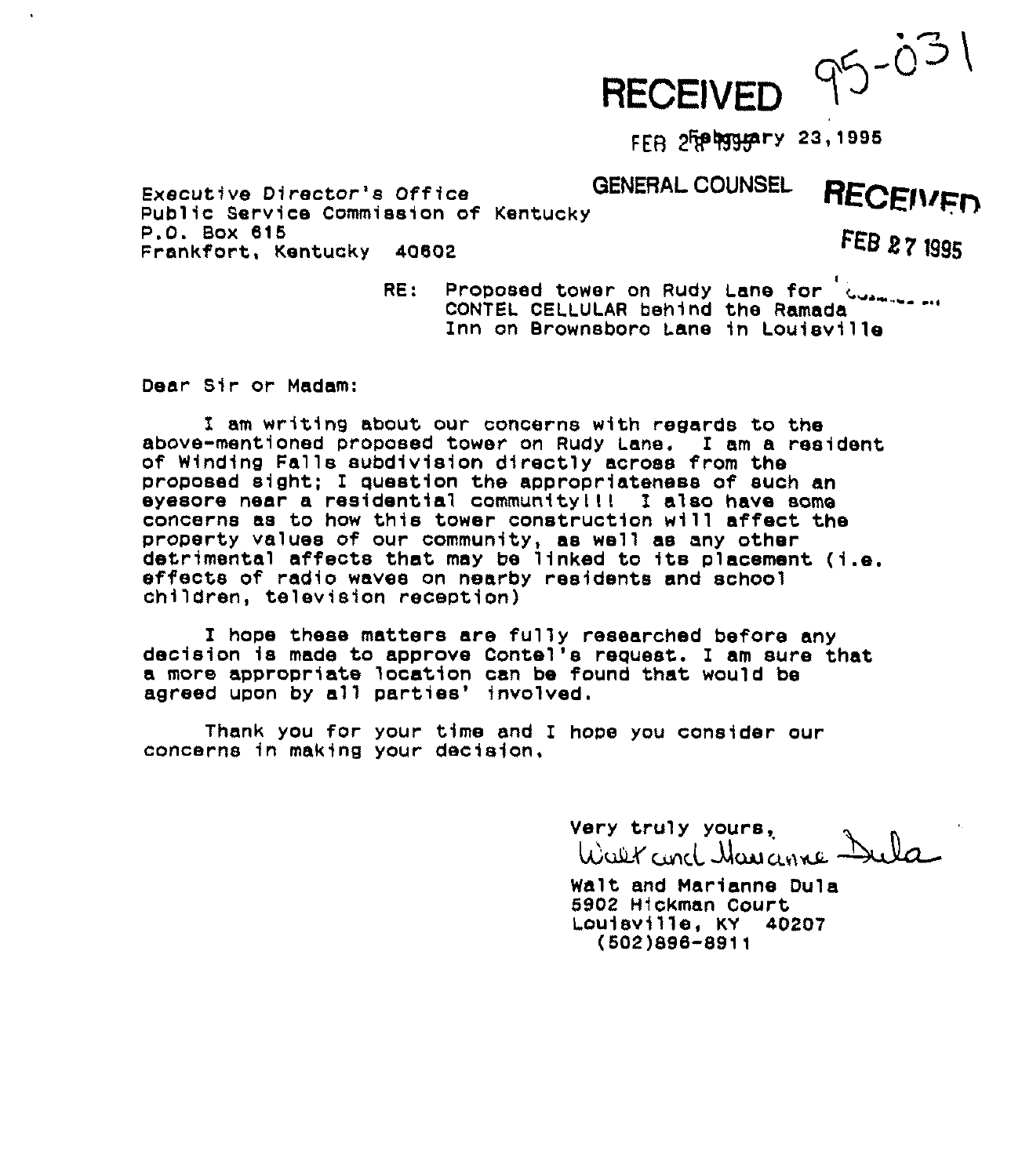# JOHN W. STEWART RECEIVED 2306 FALLSVIEW ROAD LOUISVILLE, KENTUCKY 40207 FEB 28 1995 RECEIVED **GENERAL COUNSE**

FEB 27 1995

February 22, 1995

**PUBLIC SERVICE COMMISSION** 

Executive Director's Office Public Service Commission of Kentucky <sup>P</sup> 0 Box 815 Frankfort, KY 40802

REFERENCE CASE NO. 95-031

It is my understanding that Contel Cellular of Kentucky, Inc., which does business as Cellular One, has applied to the Public Service Commission of Kentucky to construct a tower at 1913 Rudy Lane, adjacent to the Winding Falls subdivision,

This tower, which will extend 138feet in the air, is inappropriate for a subdivision. I fear it will adversely affect property values, plus it will not be aesthetically appealing, Other concerns include health effects of such a tower ln a residential neighborhood and the effects it will have on television and radio reception.

Residents of this community work very hard to keep up our properties and make our neighborhood safe for our families, Please consider locating this tower at a different site than Winding Falls,

Best regard JÓHN W. STEWART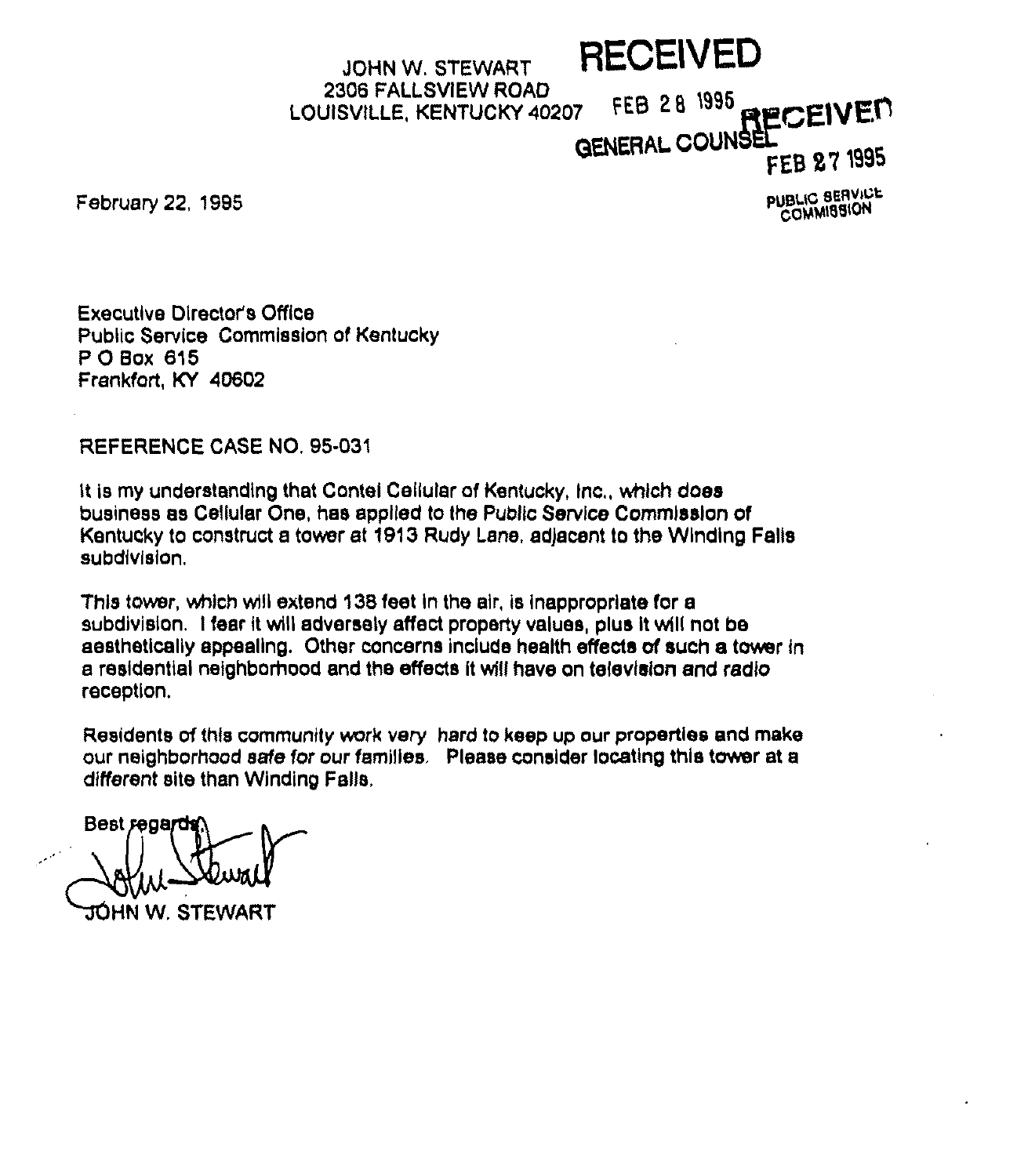F.E. MAYO 1804 BANDordye Revent LOWISVILLE, KIS 40207 RECEIMEN **RECEIVED** FEB 27 1995 FEB 28 1995 **PUBLIC SERVICE**<br>COMMISSION GENERAL COUNSEL EXECUTIVE DIRECTORS Afric Public SERVICE Commission of KERAUCKER  $9.0.825615$ FRANKFOrt Jers. 40602  $RE: 45 - 31$ レミッと こく of ansesses in ans to CONTEL CELLULAR OF KENTUCKUS INC I action as a rouster behind Romada DAM at 1913 Rudy LAME. The touser visuit loe à detriment Thrack you for not account 4 Mis Fechest. Soncerely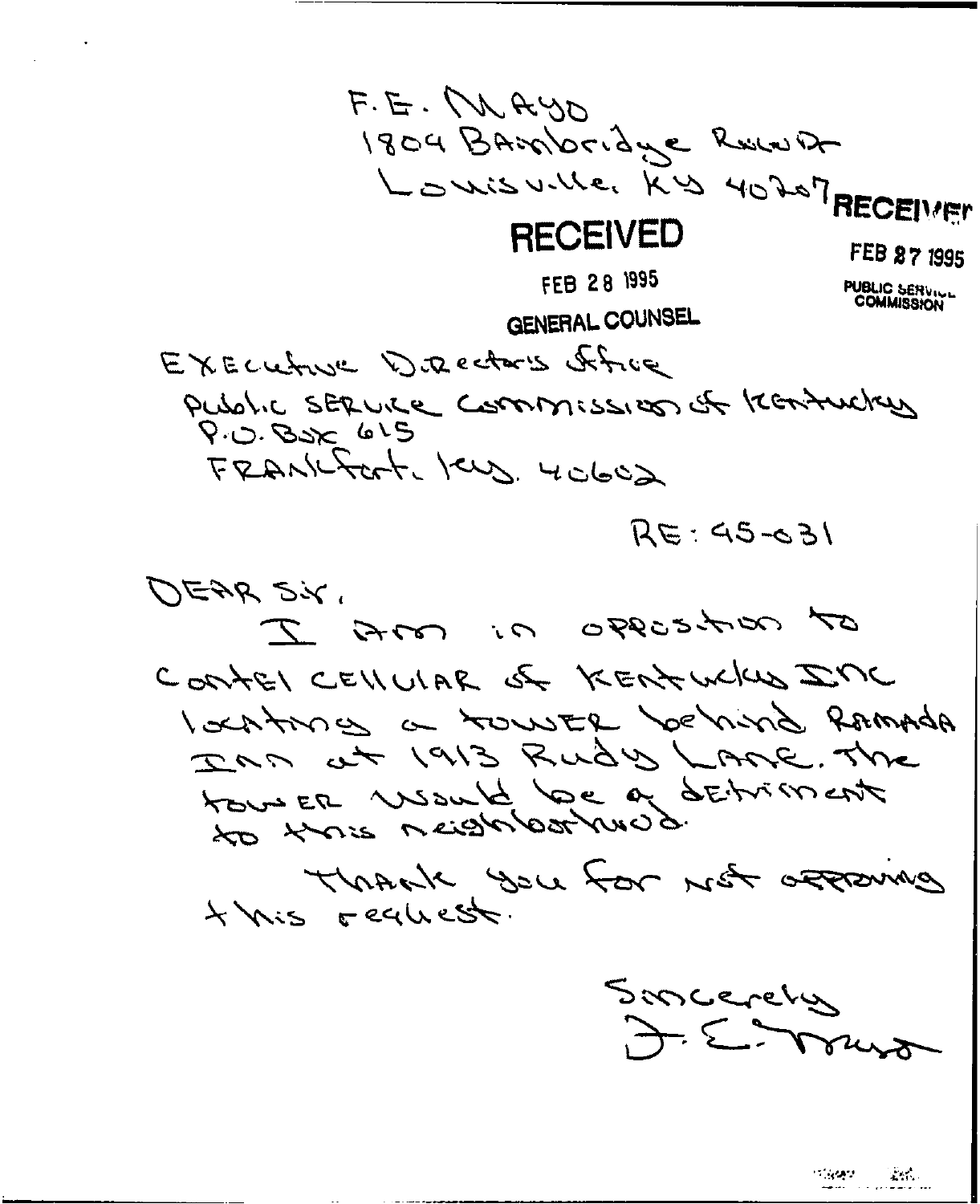February 21, 1995

# **RECEIVED** FEB 28 1995 RECE

Mr. 6 Nrs. Donald A. Appledorn 6002 Hackney Coach Drive Louisville, KY 40207

GENERAL COUNSEL FEB 27 1995

PUBLIC ": COMMIS<sub>ville</sub>

Executive Director's Office Public Service Commission of Kentucky P.Q. Box 615 Frankfort, Kentucky 40602

RE: CASE #95-031

TO WHOM IT MAY CONCERN:

We would like to register our protest concerning the construction of the cellular radio tower at '1913 Rudy Lane. We feel it would be unsightly and inappropriate in our neighborhood and possibly a health harard. The case number is referenced above.

Thank you for your attention to this matter.

Nr. and Nrs. Donald A. Appledorn

Med Mes. La Copledar

cc: Nr. Robert A. Murphy, Nayor City of Winding Falls